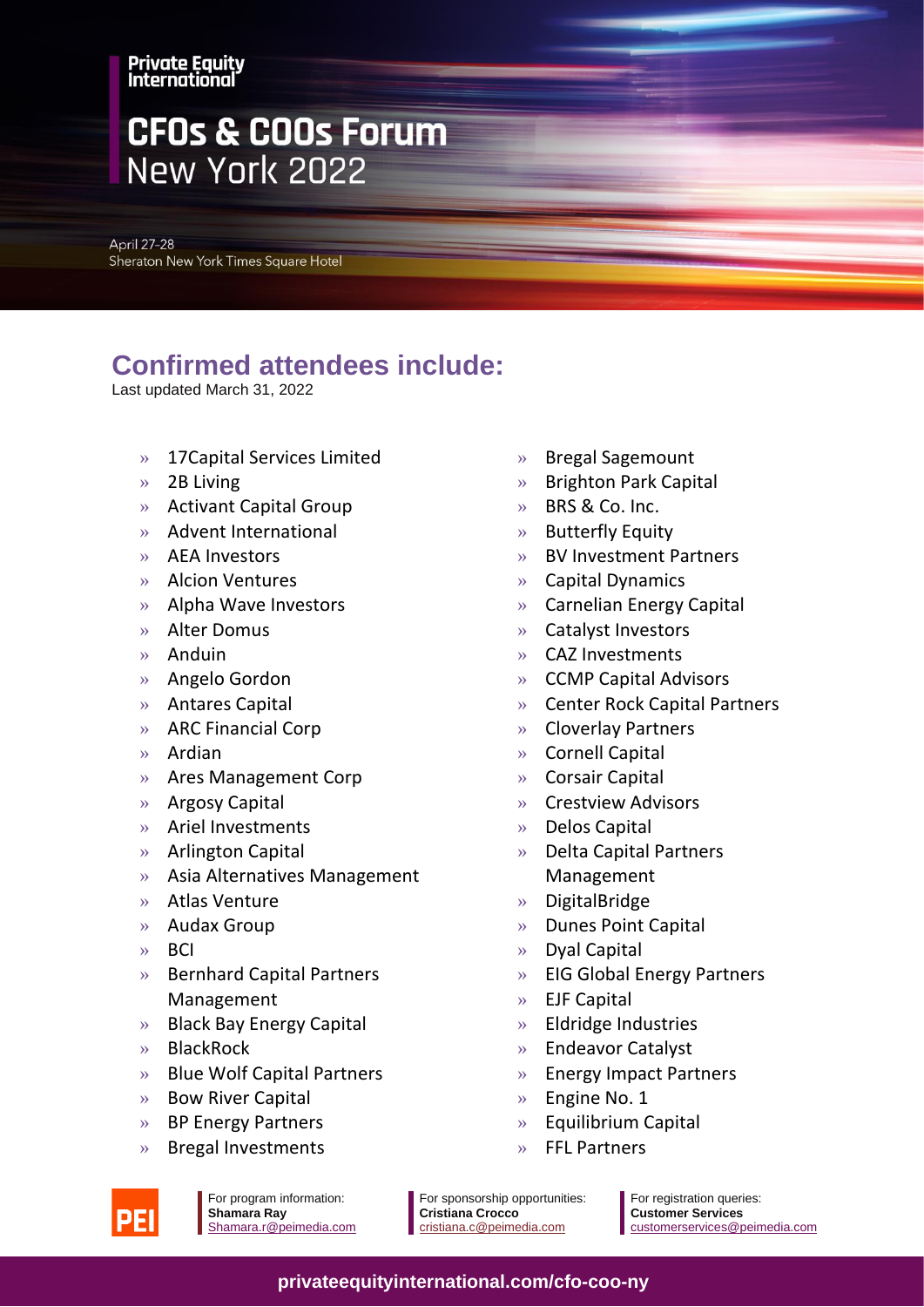#### **Private Equity** International

# **CFOs & COOs Forum** New York 2022

**April 27-28** Sheraton New York Times Square Hotel

- » Franklin Park
- » Frontier Growth
- » Fundamental Advisors
- » Genesys Capital
- » Genstar Capital
- » Gestalt Works
- » Global Infrastructure Partners
- » Goldman Sachs
- » Graham Partners
- » Great Hill Partners
- » Great Point Partners
- » GreyLion Capital
- » Gridiron Capital
- » HarbourVest
- » Hazeltree
- » HCI Equity Partners
- » HGGC
- » Horsley Bridge Partners
- » Illumina Ventures
- » Intellia Capital
- » Jeremy Thurber
- » JLL Partners
- » JMI Equity
- » Kainos Capital
- » KKR
- » Kohlberg & Company
- » KPMG
- » Landmark Partners
- » Level Equity
- » Liberty Strategic Capital
- » Lionpoint Group
- » LLR Partners
- » LongRange Capital
- » Lovell Minnick Partners
- » Madryn Asset Management
- » Marlin Equity Partners
- » MassMutual Financial Group
- » Melody Investment Advisors
- » MiddleGround Capital
- » Monitor Clipper Partners
- » Motive Partners
- » Nebrodi Partners
- » New Harbor Capital
- » New Heritage Capital
- » New Leaf Venture Partners
- » New MainStream Capital
- » New Spring Capital
- » Newbury Partners
- » Newlight Partners
- » NGP Energy Capital Management
- » Norwest Equity Partners
- » NovaQuest Capital Management
- » Oceansound Partners
- » Pacific Investment Management Company
- » Pacific Lake Partners
- » Palladin Consumer Retail Partners
- » Pamlico Capital
- » Pantheon
- » Patient Square Capital
- » Peak Rock Capital
- » Perceptive Advisors
- » Performance Equity Management
- » Periscope Equity

For program information: **Shamara Ray** Shamara.r@peimedia.com For sponsorship opportunities: **Cristiana Crocco** [cristiana.c@peimedia.com](mailto:cristiana.c@peimedia.com)

For registration queries: **Customer Services** [customerservices@peimedia.com](mailto:customerservice@peimedia.com)